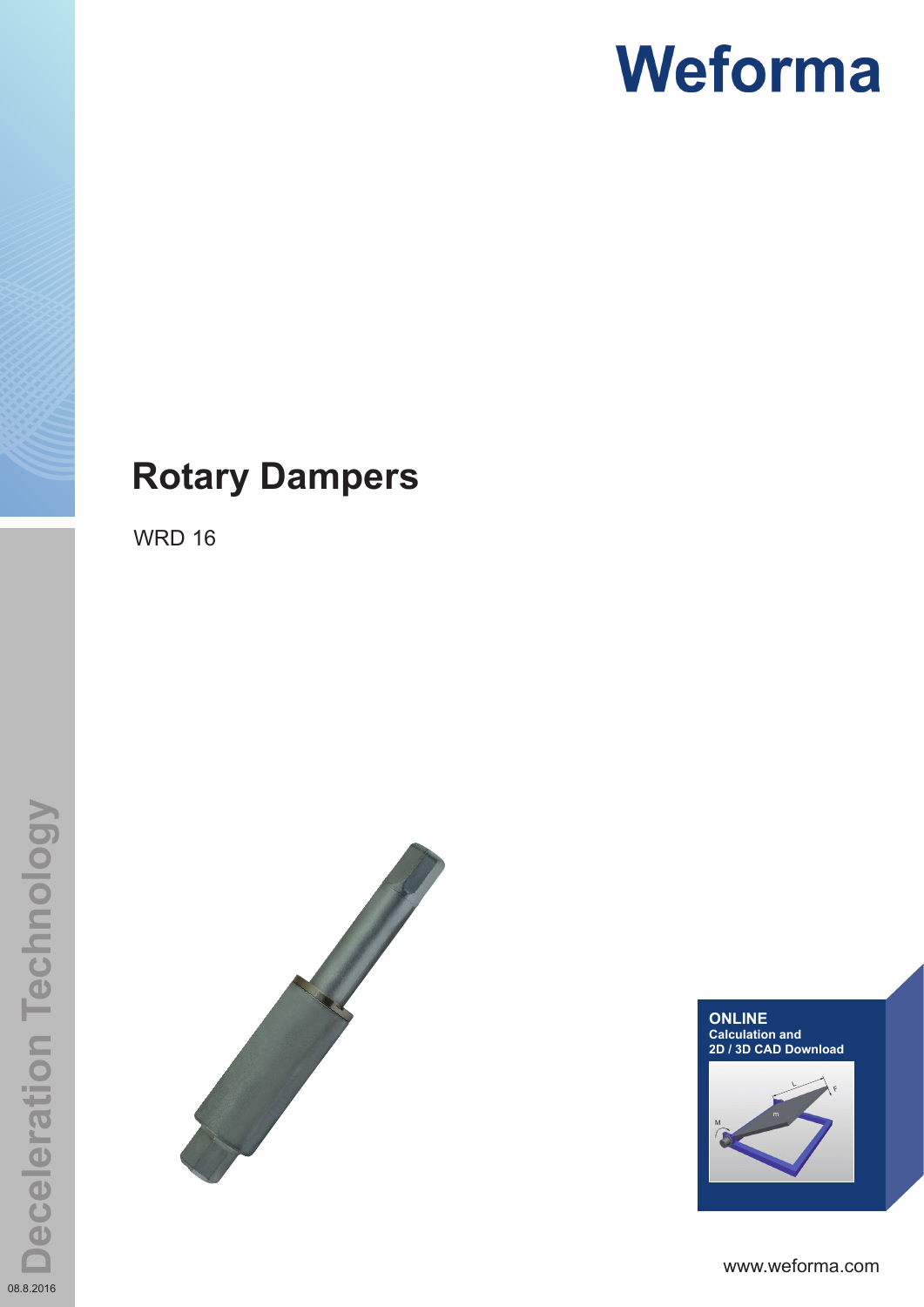### **Benefits**

#### **Applications:**

- Mechanical and plant engineering
- Vendingmachines, Counters
- Car industry and sanitary industry

#### **Material:**

- Alu die cast

#### **Temperature:**

- Standard: -5°C - +50°C

### **Damping:**

- Controlled deceleration of rotary motion
- Torque up to 3,92 Nm
- clockwise or anti-clockwise

#### **RoHS-compliant:**

- Directive 2002/95/EG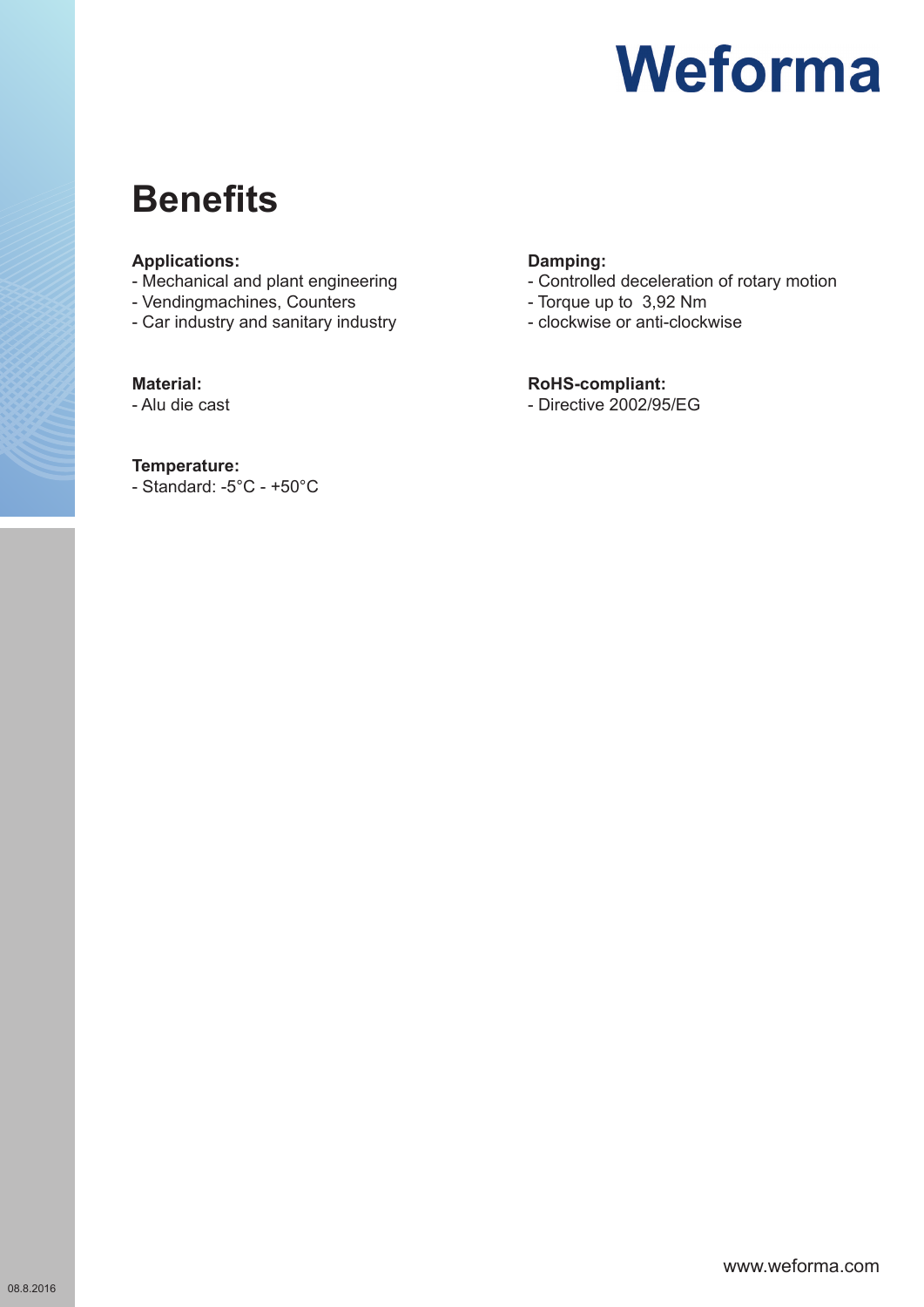L (CCW)



| $R$ (CW) <sup>*</sup> | $L$ (CCW) <sup>*</sup> | $M^*$ (Nm) | Material*    |
|-----------------------|------------------------|------------|--------------|
| WRD 16 - R25          | WRD 16 - L25           | 2,45       | Alu die cast |
| WRD 16 - R40          | WRD 16 - L40           | 3,92       |              |

### **Damping time over the life time**



### **WRD 16 Closing time depending on temperature**



Angle: 110° **Winkel / Angle: 110°** Life time: 100.000

| 25 sec/7           |
|--------------------|
| $23^{\circ}$ C ± 2 |
|                    |
|                    |

25 sec/70 $^{\circ}$